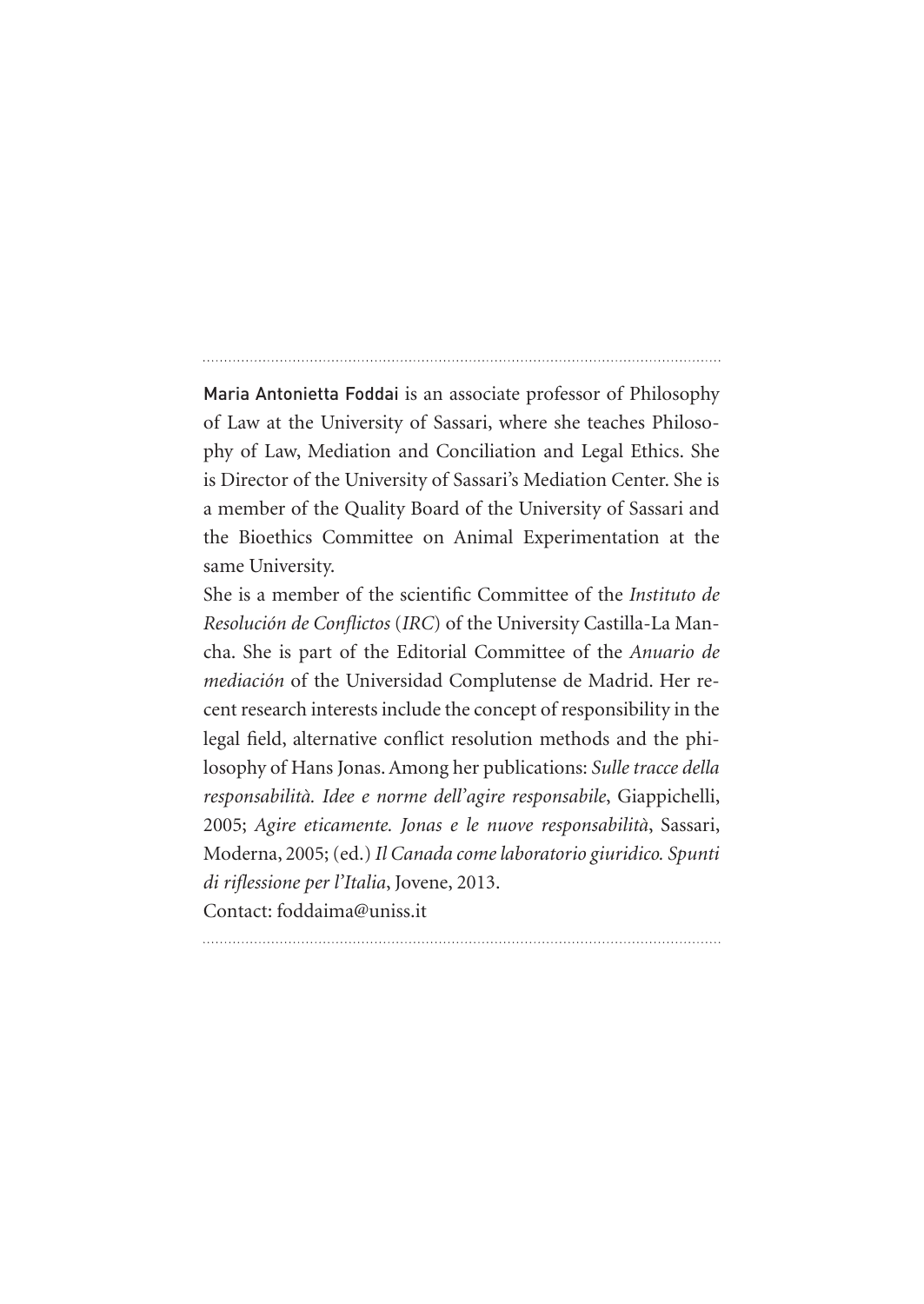# **PARTICIPATORY JUSTICE AND MEDIATION TOWARD A NEW MODEL OF JUSTICE**

## G. Maria Antonietta Foddai

(Università degli Studi di Sassari)

DOI: 1017450/160208

## **Abstract**

This paper provides a brief description of the model of participatory justice that is emerging in Europe and in North and South American States. Participatory justice promotes new forms of conflict resolution, as does mediation, based on voluntariness and confidentiality, as well as the participation of all parties in the management of conflict. In 2010, Italian legislators introduced mediation as an alternative form of dispute resolution in civil and commercial matters in order to reduce the burden of the Courts. This reform has not been successful so far because Italian lawmakers have introduced mediation into the civil justice system without reforming the framework of its underlying principles.

# **Keywords**

Participatory justice, mediation, access to justice, alternative dispute resolution.

#### **Resumen**

El presente artículo tiene como propósito realizar una breve descripción teórica sobre el modelo de justicia participativa que está surgiendo en Europa y en los Estados del continente americano. La justicia participativa promueve métodos alternativos de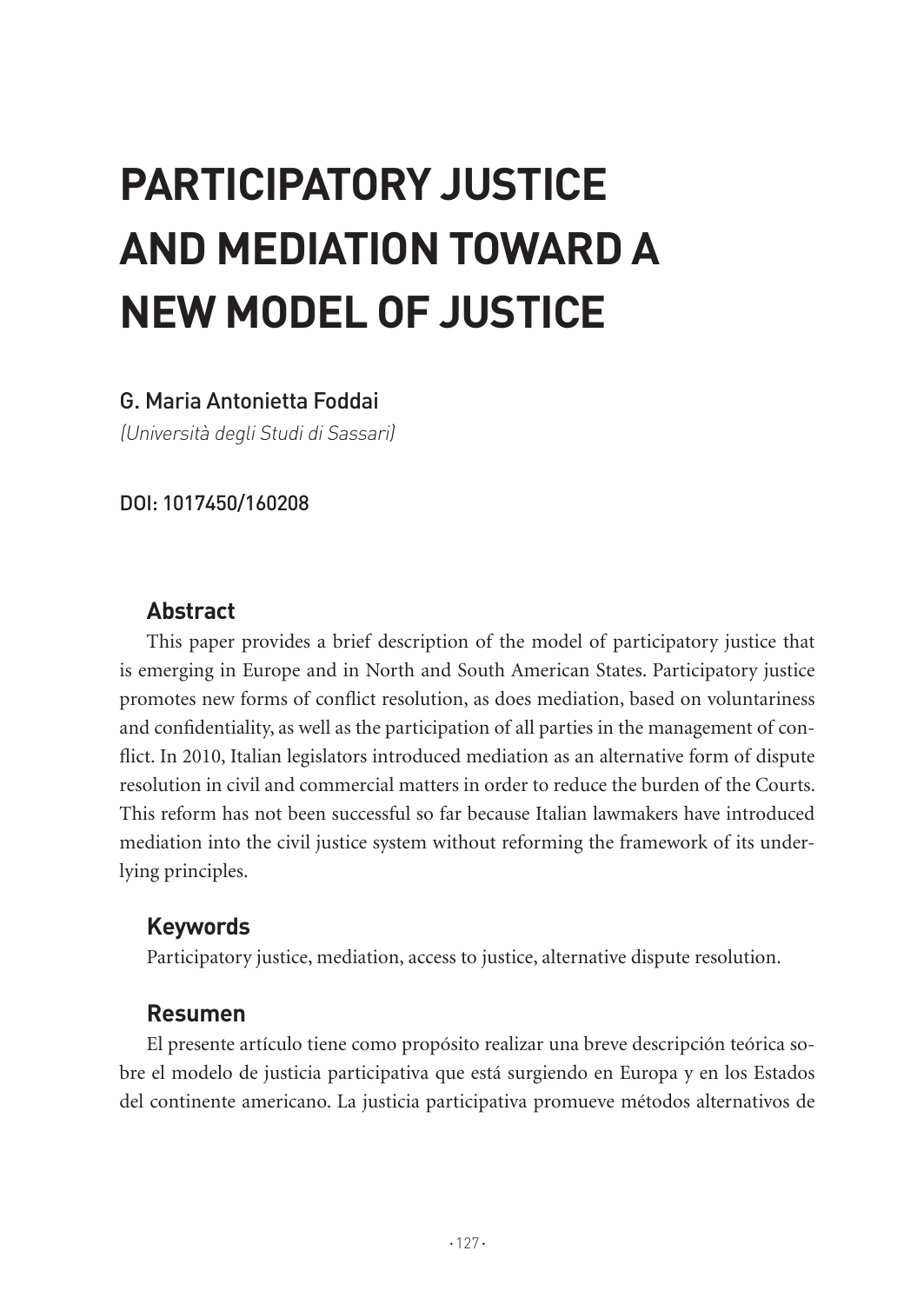resolución de conflictos, como la mediación, caracterizados por la voluntariedad, la confidencialidad y la participación de todas las partes en la gestión de conflictos que las dividen. En 2010 los legisladores italianos introdujeron la mediación en asuntos civiles y mercantiles para reducir la carga de los tribunales. La reforma, sin embargo, no tuvo éxito debido a que los legisladores italianos establecieron la mediación sin armonizar sus principios con los del modelo tradicional de justicia.

#### **Palabras clave**

Justicia participativa, mediación, acceso a la justicia, métodos alternativos de resolución de conflictos.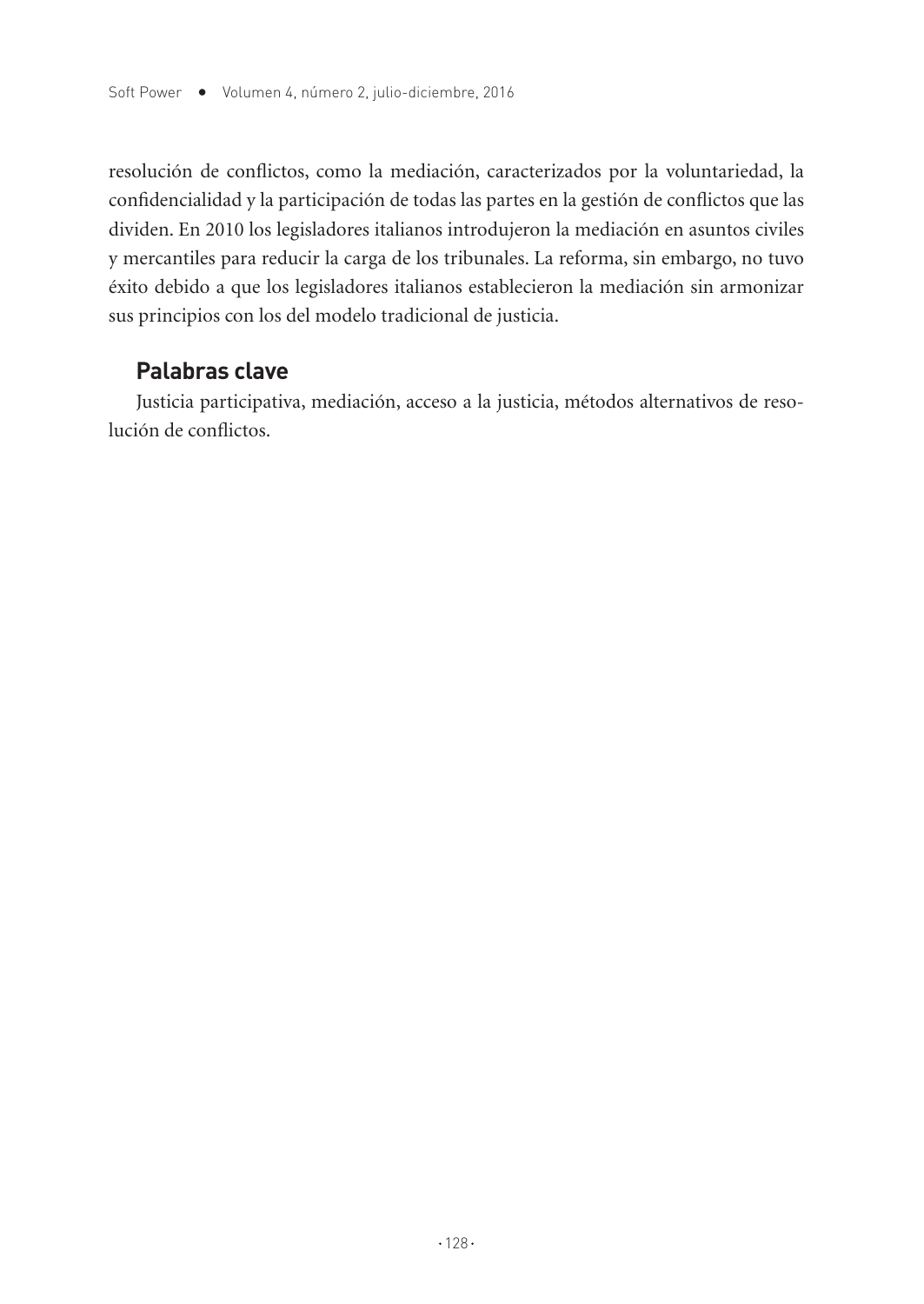### **Paradigms of justice: from decision to participation**

All States observing the rule of the law are experiencing a crisis in their administration of justice to varying degrees. The lowest common denominator in this phenomenon is the discrepancy between social expectations and the judicial system the State offers. Both European and American citizens have expressed increasing disaffection towards judicial systems. They view as marred by slowness, burdensome costs, and inadequacy in protecting their rights and interests. It has become clear that the problem is not merely a matter of organizational efficiency, although in some cases –such as in Italy– dysfunctions in the system play a major role in the breadth of the crisis<sup>1</sup>. The roots of the crisis have to do with the modern judicial system itself: it has lost its explanatory strength and it no longer adequately responds to the waves of radical change contemporary society is experiencing. This crisis in the modern legal universe is clearly evidenced by challenges to a political order centered around the State and a legal order based upon state law as an imperative and unilateral command. Jurists do not appear to have yet perceived the radical nature of these signs<sup>2</sup>.

In order to explain the complex dynamics at play, Ost makes reference to Kuhn's famous theory according to which the evolution of scientific progress does not occur in a progressive or gradual manner, but rather via abrupt changes that sweep away a paradigm and replace it with another that is considered more apt to adequately explain and regulate reality<sup>3</sup>. A paradigm expresses a framework of theories and principles that form the backbone of the scientific community's consensus with regard to an explicative model of reality that provides researchers with solutions to emerging problems<sup>4</sup>. Whenever a paradigm is no longer capable of "containing" and explaining certain phenomena or resolving the problems these create, it experiences a crisis and is eventually replaced by a newer and more adequate alternative. According to Ost, a shift in the dominant legal paradigm is currently underway; a hierarchical, State-centered, positivist model is being challenged by a competing paradigm represented by the concept of "network", which currently coexists with the prevalent framework<sup>5</sup>. In the emerging legal model:

<sup>1.</sup> V. Ferrari, "La giustizia come servizio. Centralità della giurisdizione e forme alternative di tutela", in *Studi di diritto processuale in onore di Giuseppe Tarzia*, Tomo I, Giuffré, Milano, 2005, pp. 47- 66.

<sup>2.</sup> F. Ost, "Dalla piramide alla rete: un nuovo paradigma per la scienza giuridica?", in *Il tramonto della modernità giuridica*, M. Vogliotti (Ed.), Giappichelli, Torino, 2008, pp. 29-48, p. 30.

<sup>3.</sup> T. Kuhn, *The Structure of Scientific Revolution*, Chicago, University of Chicago Press, 1970 2nd edition.

<sup>4.</sup> Ibid., p. 43.

<sup>5.</sup> F. Ost discusses the improper use of the theory in the humanities; however, he argues for its efficacy as it relates to the contemporary legal model, whose characteristics are universally recognized, F. Ost, "Dalla piramide alla rete: un nuovo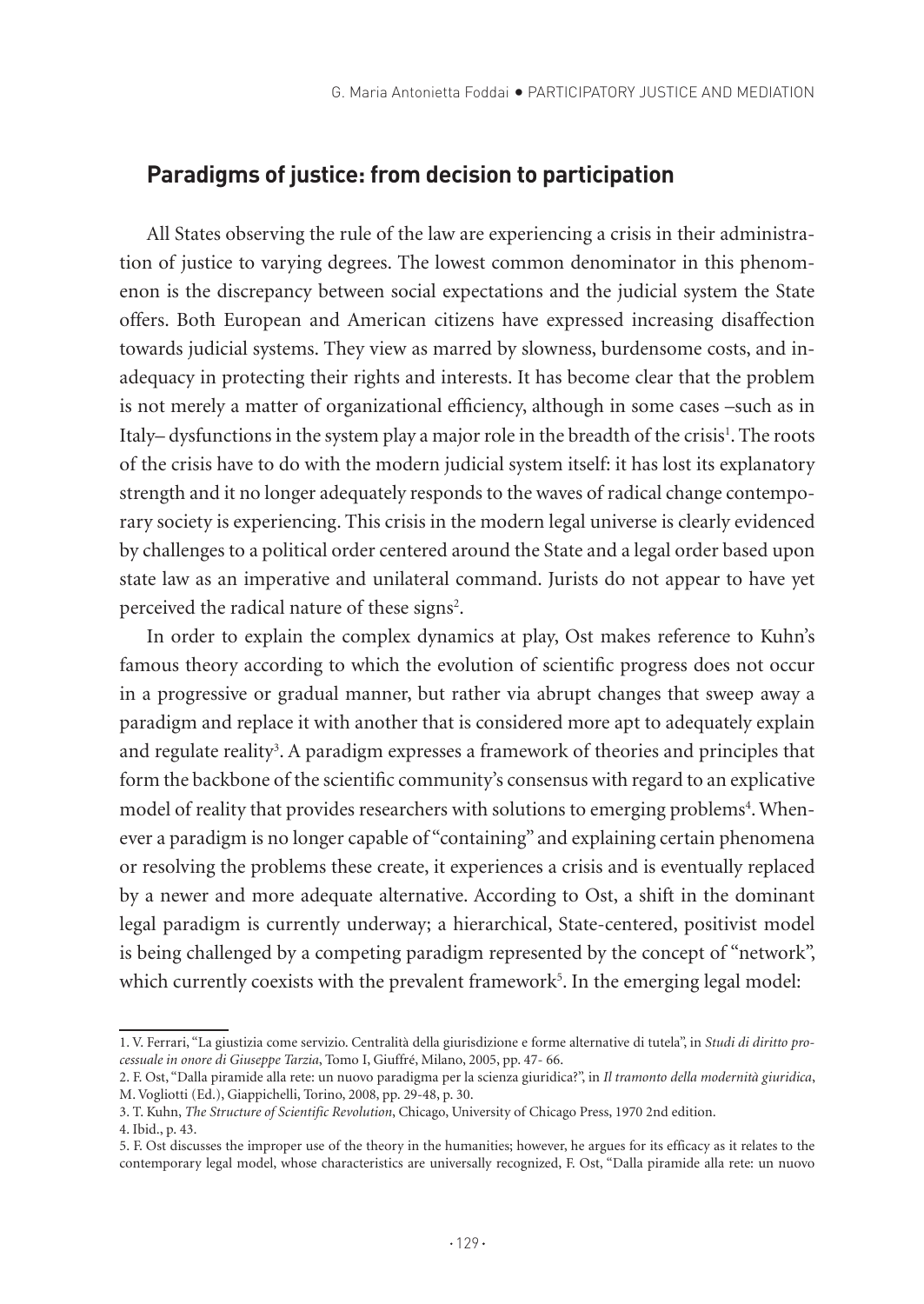The State is no longer the sole source of sovereignty; the will of legislators is no longer accepted as dogma; the lines between facts and rights are blurred; powers interact; judicial systems become muddled; knowledge of jurisprudence moves from methodological purity to interdisciplinary thinking; finally, the pyramidal concept of justice of yesteryear anchored by axiological hierarchies established by law is now viewed more in terms of balancing interests and values that are both varied and changeable<sup>6</sup>.

Moving away from the authoritarian nature that has characterized the modern age, the law becomes more participatory in nature both in its lawmaking processes and in how it handles conflict resolution<sup>7</sup>. While the dominant paradigm of justice is based on the State's monopoly and upon judicial decision-making as a preferred conflict resolution tool, the emerging one is characterized by plurality in the legal order and use of consensual and alternative approaches.

In this section, we will attempt to map out some of the emerging justice model's characteristics and outline how they purport to more adequately respond to civil society that demands a "proximity justice"<sup>8</sup> that is more flexible, swift and fair. To this end, we will briefly outline the access to justice movement and the rise in alternative conflict resolution tools, which have both reached transnational proportions and caught the attention of mainstream political and governmental institutions.

The response to these consensual dispute resolution trends by different legal systems has shed interesting light upon the crisis that heralds a paradigm shift. In the Italian system, these alternative methods, particularly mediation, have been viewed as "anomalies" to be pigeonholed into conceptual categories belonging to the dominant judicial model rather than as an expression of a new consensual, participatory model of justice within an emerging new paradigm.

paradigma per la scienza giuridica?", p. 32.

<sup>6.</sup> Ibid.

<sup>7.</sup> Cfr. A. J. Arnaud, "Le sfide della globalizzazione alla modernità giuridica", in *Il tramonto della modernità giuridica*, M. Vogliotti (ed.), pp. 77-94, (p. 79).

<sup>8.</sup> A. Wyvekens, "Justice de proximité et proximité de la justice. Les maisons de justice et du droit", in *Droit et Société*, 1996, 33, pp. 1-23; J. L. Bilon, "La proximité de la justice, approche française", in *Revue de Prévention et réglementation des Différends*, 4-3, 2006, pp. 33-46.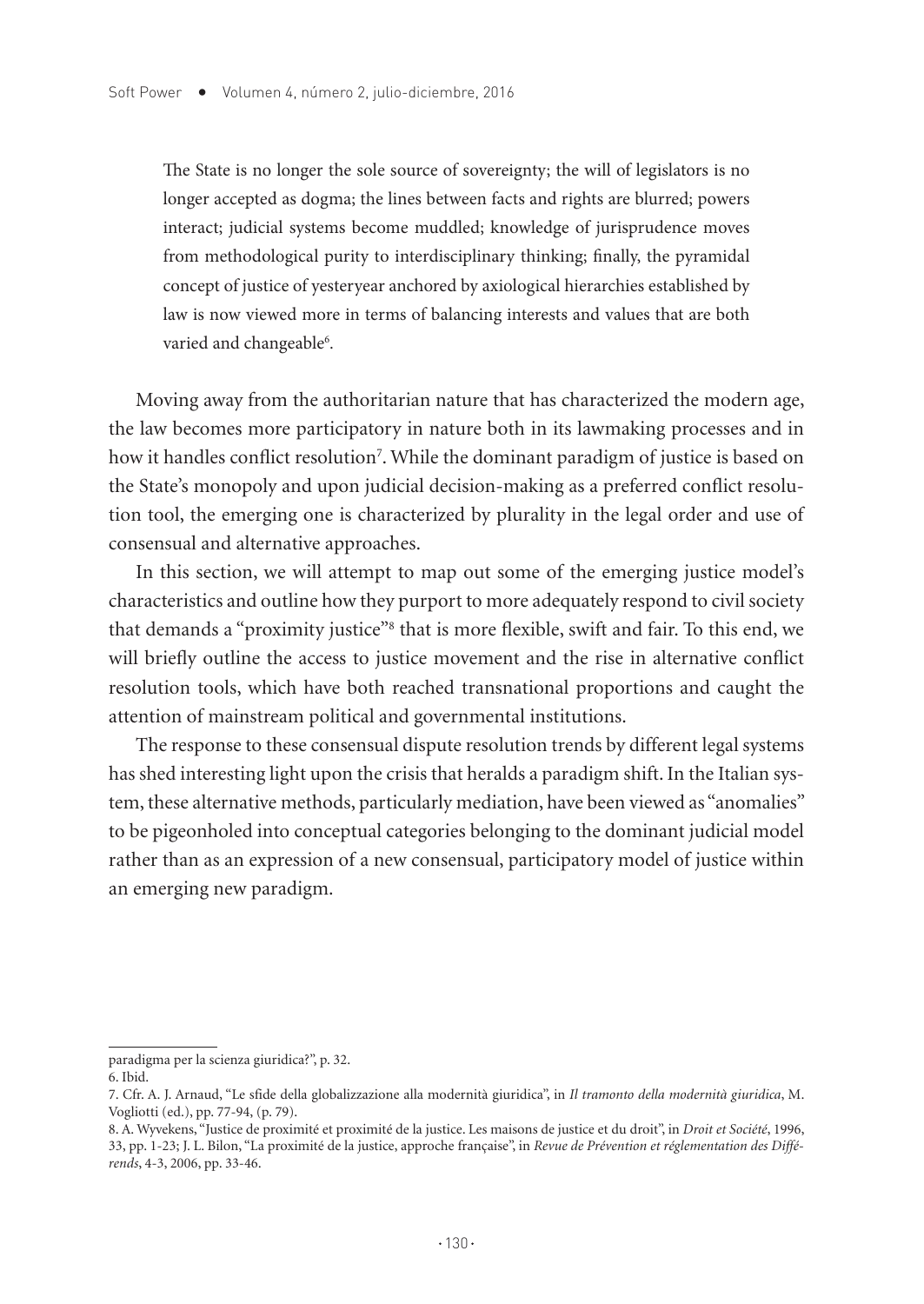## **Access to justice and rights**

"Access to justice" can be understood as a theoretical and reform-driving movement that, beginning with the second half of the last century, has made its way across the Western world and been associated with reclaiming and protecting civil rights. Instead of focusing on the nature and content of said rights, the movement has concentrated on procedural and judicial mechanisms as essential conditions for exercising the rights themselves<sup>9</sup>. Over the last fifty years, the various economic, societal and organizational obstacles to the protection of rights that engender social inequality have become the subject of research, analyses and reforms mainly focused upon procedural and jurisdiction-related aspects of the law in various nations. According to Mauro Cappelletti, one of the eminent scholars in the field, the "access to justice" movement is the greatest answer to the crisis of justice in the contemporary age because it is tantamount to a "Copernican revolution" in our way of conceptualizing the Law. In fact, there has been a shift from the traditional "Tolemaic" view wherein justice is seen from the viewpoint of those who produce or "manufacture" the law and focuses on their "product" (i.e., lawmakers and the law; public administrations and decrees, judges and sentences). The new paradigm turns attention towards the recipients of justice, "consumers of rights and law" –namely individuals, groups of citizens and society itself as a whole<sup>10</sup>.

The many meanings that "Access to justice" expresses can be placed into two broad thematic categories: the first pertains to a set of legal theories; the second concerns the reforms that, albeit to different degrees, have affected most Western nations and brought about a series of relevant changes in the judicial process.

A characteristic shared by the legal theories is a shift away from a dogmatic conceptualization of law –one of the main features of formalist legal positivism– along with some features of American legal realism, which determines the validity of law on the basis of its effectiveness rather than its formal validity. However, while legal realism theories explore the institutional domains of jurisprudence by investigating the role of the judge as a lawmaker<sup>11</sup>, they also broaden their approach to a social analysis of law by taking into account the wide network of individuals, institutions and proceedings through which it develops, takes hold, and exerts its influence.

<sup>9.</sup> M. Cappelletti, *Accesso alla giustizia*, in *Enciclopedia delle scienze sociali*, Treccani, 1988, retieved from http://www.treccani.it/enciclopedia/accesso-alla-giustizia\_(Enciclopedia\_delle\_scienze\_sociali)/

<sup>10</sup>. M. Cappelletti, *Dimensioni della giustizia nelle società contemporanee*, Il Mulino, Bologna, 1994, p. 100.

<sup>11.</sup> See G. Tarello, *Il realismo giuridico americano*, Giuffré, Milano, 1962.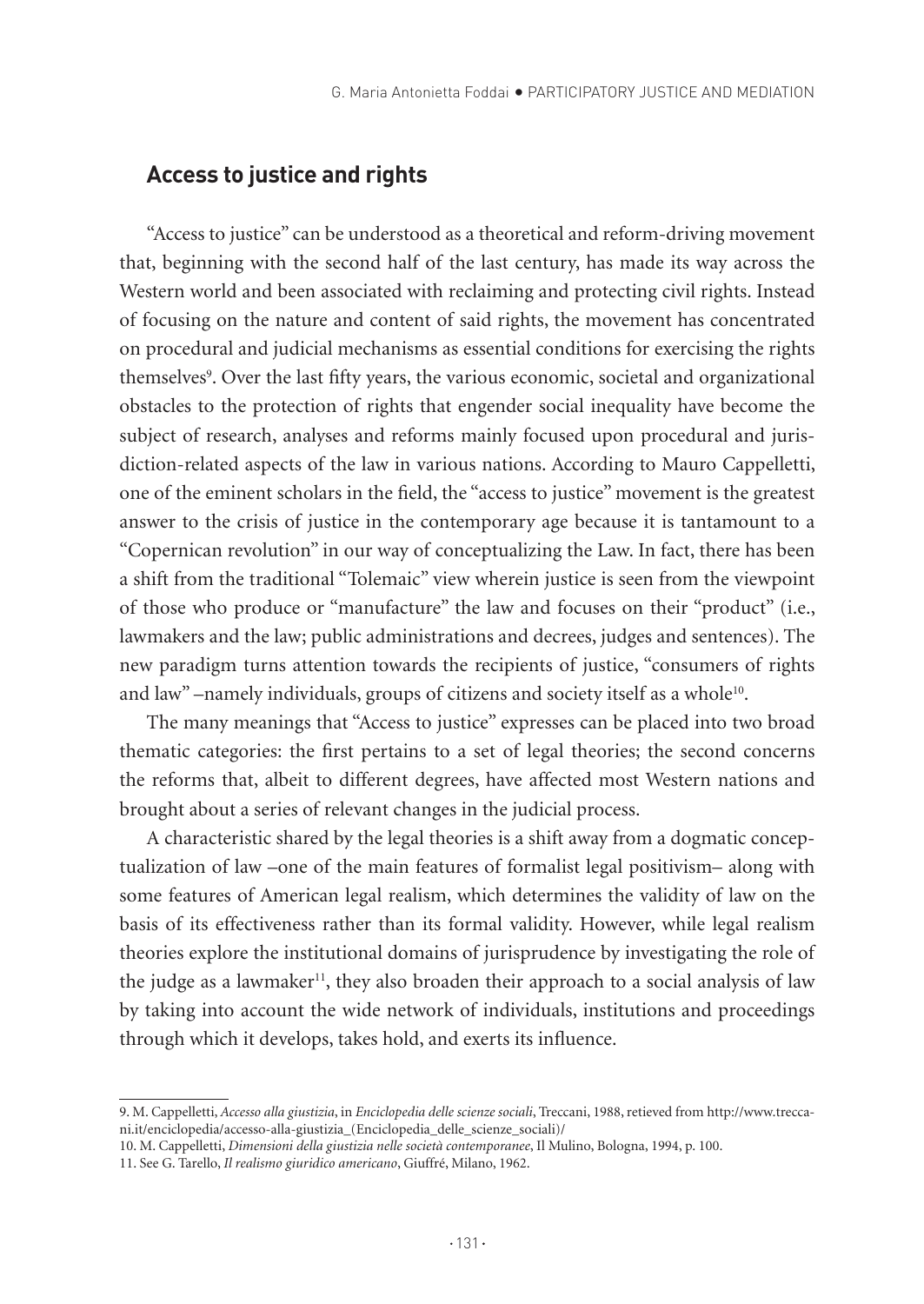Access to justice theorists make the case for a "contextual" conception of law and view its efficacy in terms of three parameters: the social needs the law intends to respond to, the identified legal solution to problems, and the social outcomes achieved<sup>12</sup>.

This brings us to the second broad theme of access to justice: reform. The driving force behind this is the aim of abating economically driven social inequality (which reduces marginalized populations' access to justice), organizational issues (which hamper the protection of collective interest) and procedural problems (which render traditional judicial means inadequate in fully protecting rights).

#### The Florence Project on Access to Justice

The movement was conclusively defined and "consecrated" by a study coordinated by Mauro Cappelletti, entitled *Florence Project on Access to Justice*, published in 1978 and universally considered the broadest investigation of access to justice to date13. In addition to providing an impressive amount of empirical data regarding justice systems across the world, this study demarcated the theoretical underpinning of the movement through interdisciplinary methods and comparative analysis<sup>14</sup>.

In the general introduction, Cappelletti and Garth argue that "access to justice" is a useful lens through which we can evaluate the health of contemporary democracies. The expression "access to justice" refers to the two main goals of a judicial system understood as a means for people to defend their rights and resolve conflict in a state-sanctioned manner: first, the system must be equally accessible to all; second, it must aim for results that are both individually and socially just. Although the authors point out that research focuses on the first objective, they highlight that the two are intertwined: a system that aspires to social justice, as modern democracy demands, must provide all its citizens with equal chances to lay claim to and protect their rights<sup>15</sup>.

After noting that the rules and tools of a judicial process serve a social function and that a trial ought not to be viewed in terms of form and structure but rather also as a socially relevant practice<sup>16</sup>, the authors discuss three "waves" in the access to justice movement in chronological order.

<sup>12.</sup> M. Cappelletti, *Dimensioni della giustizia*, p. 77.

<sup>13.</sup> M. Cappelletti (ed.), *Access to Justice,* Giuffré – Sijthoff, Milano – Alphen aan der Rijn, 1978.

<sup>14.</sup> V. Denti, "Accesso alla giustizia e Welfare State (a proposito del Florence Access to Justice Project)", in *Rivista Trimestrale di Diritto e Procedura Civile*, 1982, pp. 618-626.

<sup>15.</sup> M. Cappelletti, B. Garth, "Access to Justice: the Worldwide Movement to Make Rights Effective. A General Report", in M. Cappelletti (ed.), *Access to Justice. A World Survey*, vol. I, book 1, p. 6.

<sup>16.</sup> V. Denti, "Sistematica e post-sistematica nella evoluzione delle dottrine del processo", in *Rivista critica di diritto privato*, IV, 1, 1986, pp. 469-492.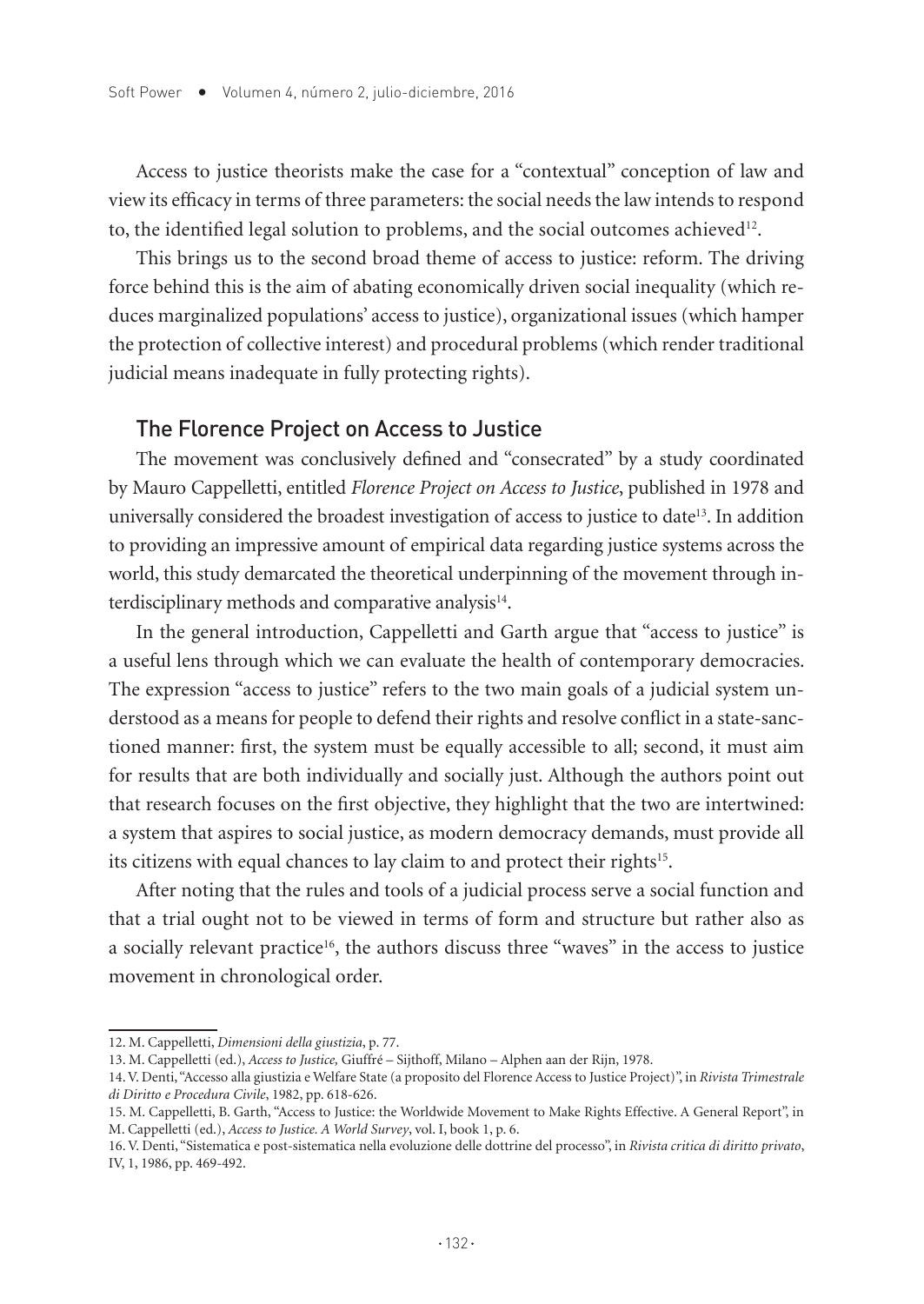The first occurred after World War II until the late 1970s and mainly focused on the issue of providing legal assistance to economically disenfranchised citizens.

Beginning in the early 1970s, a second wave of reforms followed, this time honing in on issues of collective interest; this change in traditional civil proceedings entailed a revolutionary shift from protection of individual rights towards collective action and the recognition of groups and sectors of society as holders of rights. *Class action* proceedings are a prime example of this.

Finally, the third wave occurred after the late 1970s and was characterized by an "*access-to-justice-approach"* focused upon both judicial and extra-judicial institutions and tools used for conflict resolution in public and private arenas<sup>17</sup>.

In this third phase, attention shifted from the trial to the conflict and from the barriers preventing access to the Courts to the limitations of the judicial process itself insofar as it is inadequate in satisfying the interests of all involved parties in a dispute.

Basing their argument on Frank Sander's belief that conflict resolution tools must be tailored to different types of disputes<sup>18</sup>, Cappelletti and Garth made a case for alternate tools like arbitration, mediation and conciliation as means of improving access to justice. While the first two waves of the movement still held on to an implicitly normative and judicial orientation as evidenced by chosen legal assistance tools and the nature of the proposed reforms geared towards protection of collective rights, the third wave expressed a new legal perspective that contemplates novel conflict resolution tools as an alternative to the traditional trial. This new concept of justice is termed "coexistent" by Cappelletti: "It can bring divergent positions closer to one another, lead to solutions in which there is not necessary a winner and loser but rather mutual understanding and bilateral behavioral change"19. Going back to Ost's hypothesis, it is precisely in this third wave that the "anomaly" of extra-judicial tools comes to the forefront in ways the dominant legal model is unable to explain or conceptually integrate.

19. M. Cappelletti, *Dimensioni della giustizia*, p. 91.

<sup>17.</sup> M. Cappelletti, B. Garth, "Access to Justice: the Worldwide Movement to Make Rights Effective. A General Report", p. 49. 18. M. Cappelletti, B. Garth, *This approach recognizes the need to relate and adapt the civil process to the type of dispute*, p. 52. See also F. E. Sander, "Varieties of Dispute Processing", in A. L. Levin and R. R. Wheeler, *The Pound Conference: Perspectives on Justice in the Future. Proceedings of the National Conference on the Causes of Popular Dissatisfaction with the Administration of Justice*, West Publishing Co., St. Paul, Minnesota, 1979, pp. 65-87.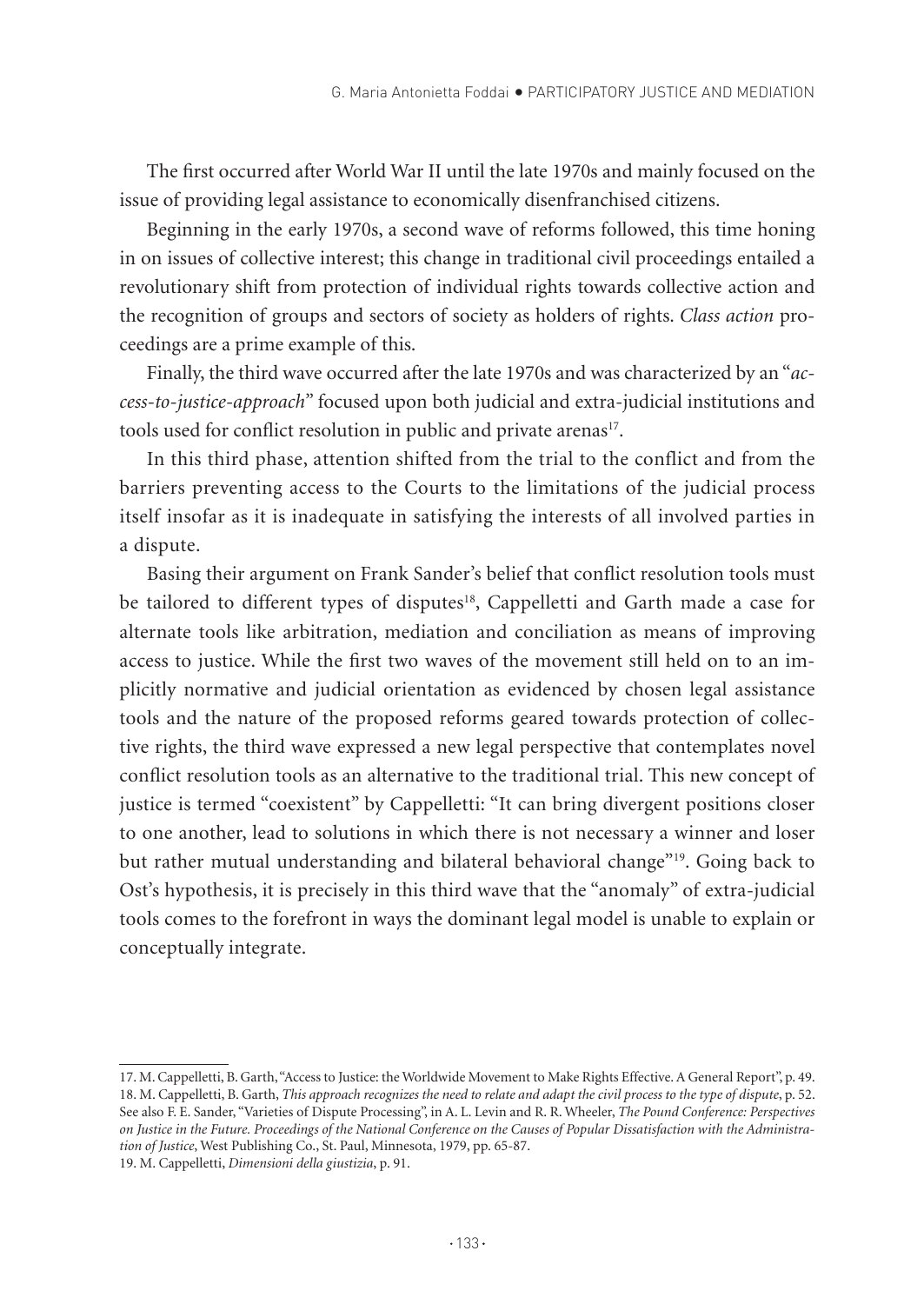#### **Alternative Dispute Resolutions Methods: a Transnational Model**

While the access to justice project was developing at the University of Florence, a great justice reform movement was rising in the United States. Its aims and programs were discussed and illustrated in 1976 during the *Pound Conference* on "The Causes of Popular Dissatisfaction with the Administration of Justice"20. It was at this event that Frank Sander, a law professor at Harvard University, proposed a way of improving the justice system that deeply impacted later reforms in the American judicial process. Sanders argued that each dispute is different and each resolution approach ought to be as well; the trial is not always necessarily the best option. Therefore, he proposed that the workload of the Courts could be lightened by using alternatives to the traditional trial, such as mediation and arbitration<sup>21</sup>. The expression "Alternative Dispute Resolution Method" was coined in reference to a justice process that served as an alternative to the mainstream judicial system capable of reaching satisfactory, swift and inexpensive dispute resolution<sup>22</sup>. Over time, the "A" in *Alternative* also came to stand for *Appropriate*23 in order to indicate an integrated and complementary conflict resolution method as opposed to a bipolar one based on the opposition between the State's judicial process and private or informal mechanisms<sup>24</sup>.

Over the forty years that followed the *Pound Conference*, the expression "Alternative Dispute Resolution" has been used to define a set of dispute resolution methods<sup>25</sup> and to indicate a model of justice that is more flexible than traditionally rigid court proceedings, more in line with the people's needs. It has come to represent a worldwide movement that, to varying degrees, has affected America, Europe, Australia and Asia26. In fact, ADR refers to a series of practices and methods that need little to no

<sup>20.</sup> A. L. Levin, R. R. Wheeler, *The Pound Conference: Perspectives on Justice in the Future*.

<sup>21.</sup> F. E. Sander, "A second way of reducing the judicial caseload is to explore alternative ways of resolving disputes outside the courts, and it is to this topic that I wish to devote my primary attention", *Varieties of Dispute Processing*, p. 66.

<sup>22.</sup> S. Roberts, M. Palmer, *Dispute Processes, ADR and the Primary Forms of Decision Making*, Cambridge University Press, Cambridge, 2005, p. 46.

<sup>23.</sup> C. Menkel-Meadow, "Mediation, Arbitration, and Alternative Dispute Resolution (ADR)", in *International Encyclopedia of the Social § Behavioral Sciences*, edited by N. J. Smelser, P. B. Baltes, Elsevier Science Ltd., Oxford, 2001, pp. 9507-9512. "The term 'appropriate' dispute resolution is used to express the idea that different kinds of disputes require different kinds of processes" (p. 9507).

<sup>24.</sup> See. P. Adler, "The Future of Alternative Dispute Resolution: Reflection on ADR as a Social Movement", S. Engle Merry e N. Milner (Eds.), *The Possibility of Popular Justice, A Case Study of Community Mediation in the Unites States*, The University of Michigan Press, USA, 1993, p. 68.

<sup>25.</sup> A. J. Arnaud, J. P. Bonafé Schmitt, "Alternative (Droit) – Alternative (Justice)", in *Dictionnaire encyclopédique de théorie et de sociologie du droit*, 2a ed., LGDJ, Paris, 1993, pp. 13-15.

<sup>26.</sup> R. Abel (Ed.), *The Politics of Informal Justice*, vol. I, Academic Press, New York, 1982; J. S. Auerbach, *Justice Without Law?*, Oxford University Press, New York – Oxford, 1983. N. Alexander (ed.), *Global Trends in Mediation* (second ed.), Kluwer Law International, Alphen aan der Rijn (The Netherland), 2006.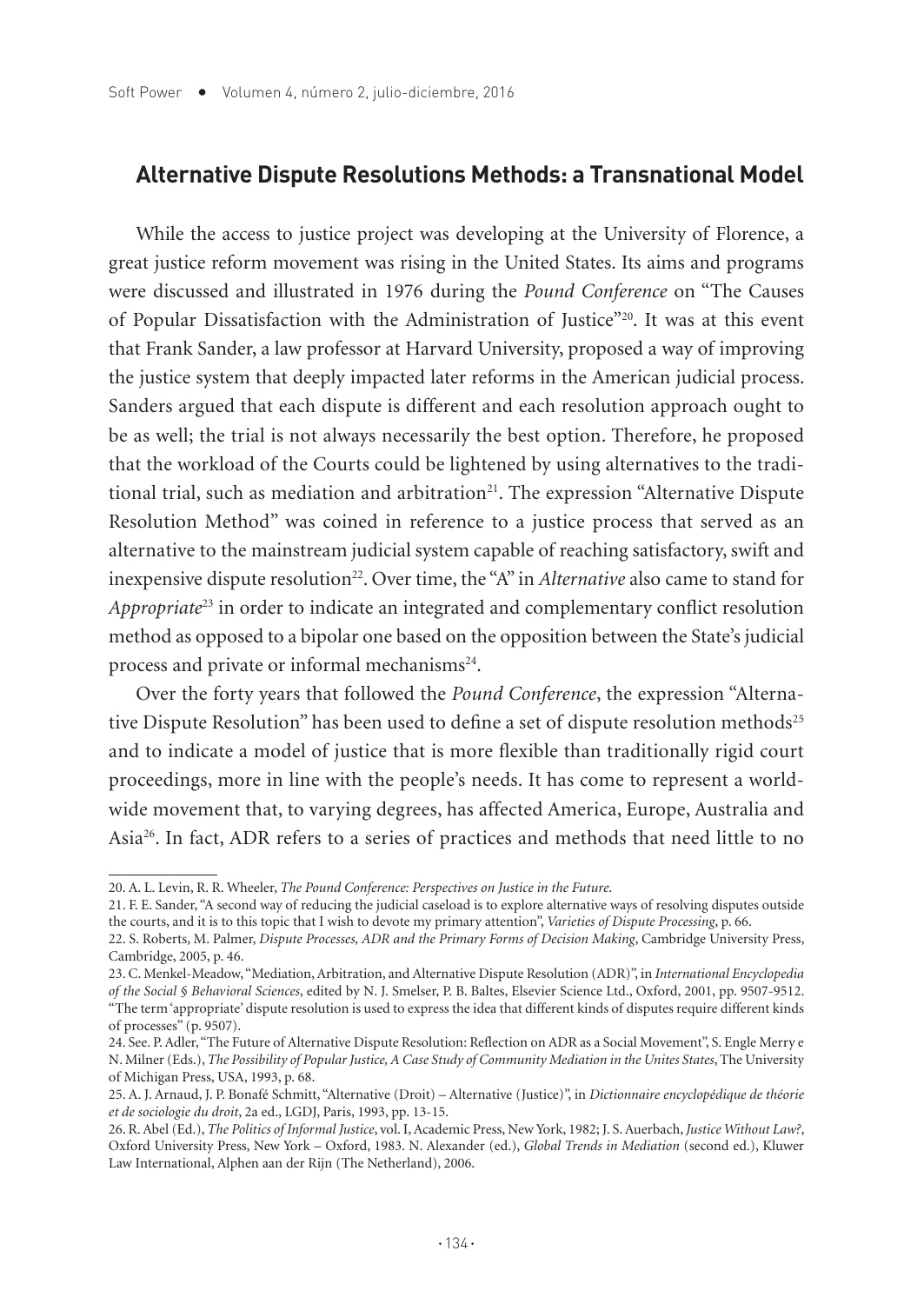adaptation to the local national judicial system $27$ . In this sense, it is a transnational model that goes beyond the confines of State sovereignty and moves into a global judicial space supported by globalization and propelled by new challenges to those policies still based upon said State sovereignty<sup>28</sup>. A comparative analysis highlights aims and factors that can bring common and civil law closer together in a shared effort to reform the justice system<sup>29</sup>. However, Alexander warns that because social practices must be understood in the context of specific cultures, beliefs and institutions, they play out differently in diverse justice systems. Therefore, along with the principle of universality we must also consider our differences, which heed a warning against applying mediation practices in a homogenous, inflexible way across socio-geographical contexts30.

#### Legal Mediation

ADR includes a wide range of practices that even experts sometimes have trouble grouping under a common umbrella: they range from heteronomous ones like arbitration (wherein a third party chosen by the disputing subjects makes a decision based upon the law) to autonomous ones<sup>31</sup> such as conciliation and mediation, wherein an impartial third party helps the disputing sides come to a resolution of common accord. Mediation is one of the chief expressions of ADR, not only because it affords flexibility in its practice and is quite adaptable to diverse contexts and legal orders, but also because of the model of social justice and order it exemplifies<sup>32</sup>.

Mediation can be defined as:

A process in which the parties and their lawyers meet with a neutral mediator whose job is to assist them in finding a resolution to the dispute at hand. The mediator facilitates effective communication and helps each party express its point

<sup>27.</sup> The European Union also welcomed the ADR acronym. In the European Commission's Green Book on civil and commercial dispute resolution methods, published on April 19<sup>th</sup>, 2002, the Commission states : "The alternative methods of dispute resolution will therefore be referred to below by the acronym that is tending to be accepted universally in practice, i.e. 'ADR'", COM (2002) Def., available from http://eur-lex.europa.eu/legal-content/IT/TXT/?uri=celex:52002DC0196 (viewed on June  $25<sup>th</sup>$ , 2016).

<sup>28.</sup> See M. Cappelletti, *Dimensioni della giustizia*, p. 12; M. R. Ferrarese*,* "Il linguaggio transnazionale dei diritti", in *Rivista di diritto costituzionale*, 5, 2000, pp. 74-108 (p. 74).

<sup>29.</sup> V. Varano, (ed.), *L'altra giustizia: i metodi alternativi di soluzione delle controversie nel diritto comparato*, Giuffré, Milano, 2007.

<sup>30.</sup> N. Alexander, *Global Trends in Mediation*, p. 3.

<sup>31.</sup> See P. Luiso, "La conciliazione nel quadro della tutela dei diritti", in *Rivista trimestrale di diritto e procedura civile*, 58, 4, 2005, pp. 1201-1220.

<sup>32.</sup> For a broad analysis of ADR methods see M. Cicogna, G. di Rago, G. N. Giudice, *La conciliazione commerciale*, Santarcangelo di Romagna, Maggioli, 2005, pp. 40 ss.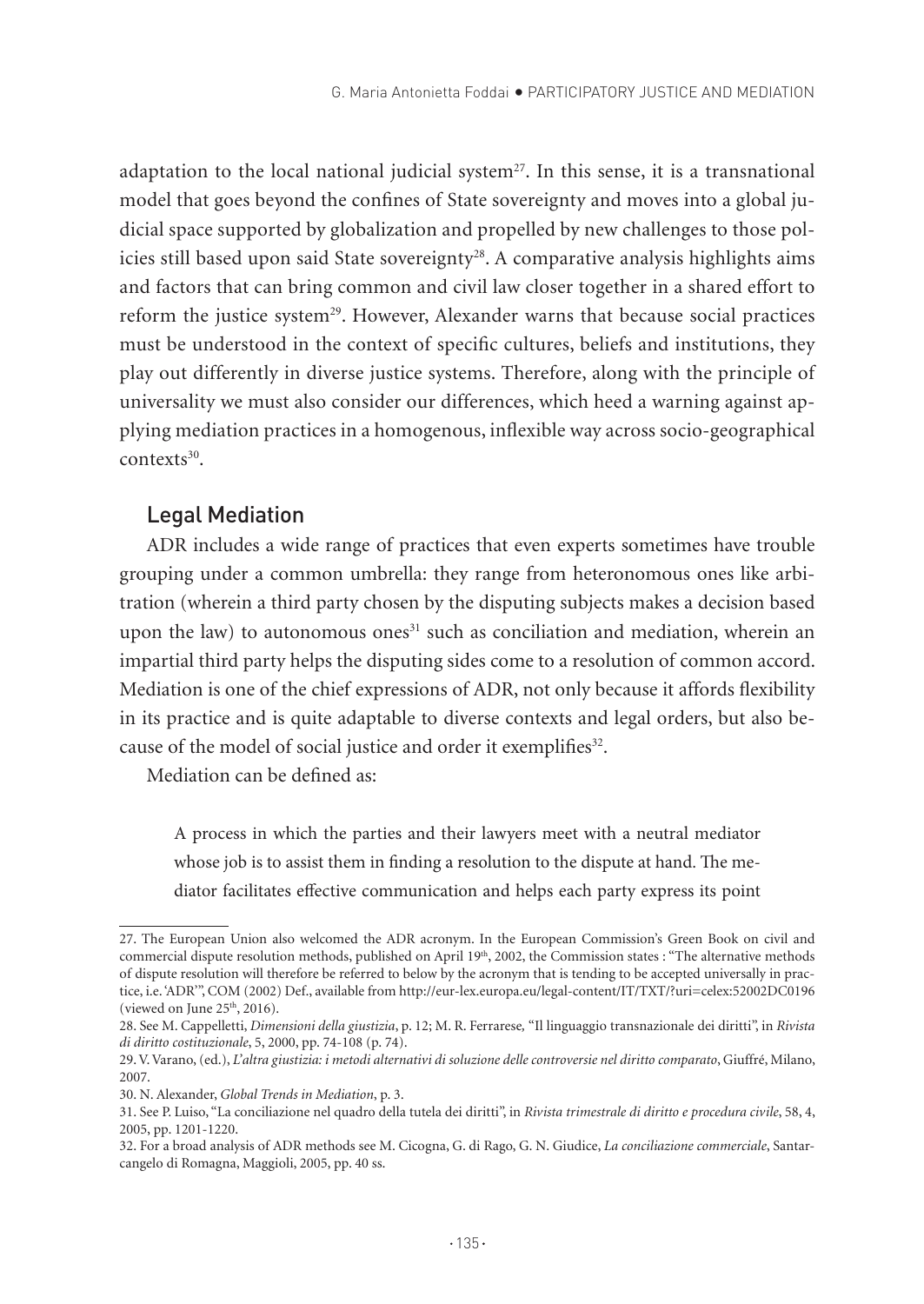of view and understand the other's, identifies strengths and weaknesses of both positions, thus coming to a potential solution everyone can agree upon<sup>33</sup>.

While many researchers have championed its legal soundness<sup>34</sup> and praised its social impact<sup>35</sup>, many have viewed the advent of non-judicial conflict resolution methods with great skepticism and wariness. This has been the case both in the United States, where the phenomenon began to take hold as far back as the 1970s, and in various European nations, Italy included. Some sociologists have interpreted ADR methods as a means of engendering a new political balance outside of constitutional safeguards<sup>36</sup> and some jurists have gone as far as branding them as violations of the principles of  $law<sup>37</sup>$ .

These methods have been viewed more as alternatives to justice than to the trial: "foreign bodies" inserted into the legal order for the mere purpose of unburdening the courts<sup>38</sup>. Counterarguments to such criticism have focused on efficiency, availability and social satisfaction associated with these alternative practices, but have nonetheless, failed to fully defend "cooperative" approaches as legally rightful practices supported by the principles of the legal system.

The justice landscape therefore seems to present a disjointed ensemble of methods with contrasting elements: on one hand the formal judicial process based on principles of legality; on the other, informal consensual methods that sacrifice the safeguards afforded by a traditional trial in favor of a "satisfactory" conciliation of both parties' interests.

A recent report produced by the Canadian government provides an interesting view of the phenomenon as an integrated model of justice wherein the opposition between judicial and extra-judicial methods is reinterpreted in light of legal pluralism and the principle of participation. In a sense, it approaches the issue of justice from the "Copernican" perspective championed by Cappelletti thirty years ago in the Florence project<sup>39</sup>.

<sup>33.</sup> O. Chase, *Gestire i conflitti. Diritto, cultura rituali*, Laterza, Roma-Bari, 2005, p. 116.

<sup>34.</sup> L. Fuller, "Mediation: Its Forms and Functions", in *Southern California Law Review*, 44, 1971, pp. 305-339; L. Fuller, K. Winston, "The Forms and Limits of Adjudication", in *Harvard Law Review*, 92, 2, 1978, pp. 353-409; F. P. Luiso, "La conciliazione nel quadro della tutela dei diritti"; R. Abel (ed.), *The Politics of Informal Justice*, vol. I.

<sup>35.</sup> R. Abel (ed.), *The Politics of Informal Justice*, vol. I; J. P. Bonafé-Schmitt, *La médiation. Une justice douce*, Syros Alternatives, Paris, 1992; J. Faget, "Éloge du fluide. Une lecture socio-politique de la médiation", in *La quête anthropologique du droit*, sous la direction de C. Eberhard - G. Vernicos, Éditions Karthala, Paris, 2006, pp. 351-368.

<sup>36.</sup> L. Nader, "The A.D.R. Explosion – The Implications of Rhetoric in Legal Reform"*,* in *Windsor Yearbook of Access to Justice*, 8, 1988, pp. 269-291.

<sup>37.</sup> O. M. Fiss, "Against Settlement", in *The Yale Law Journal*, 93, 6, 1984, pp. 1073-1090.

<sup>38.</sup> See observations by V. Ferrari, *La giustizia come servizio*, p. 47; also see P. H. Lindblom, "La risoluzione alternativa delle controversie. L'oppio del sistema giuridico?", in *L'altra giustizia*, V. Varano, (ed.), pp. 219-253. 39. See above, p. 2.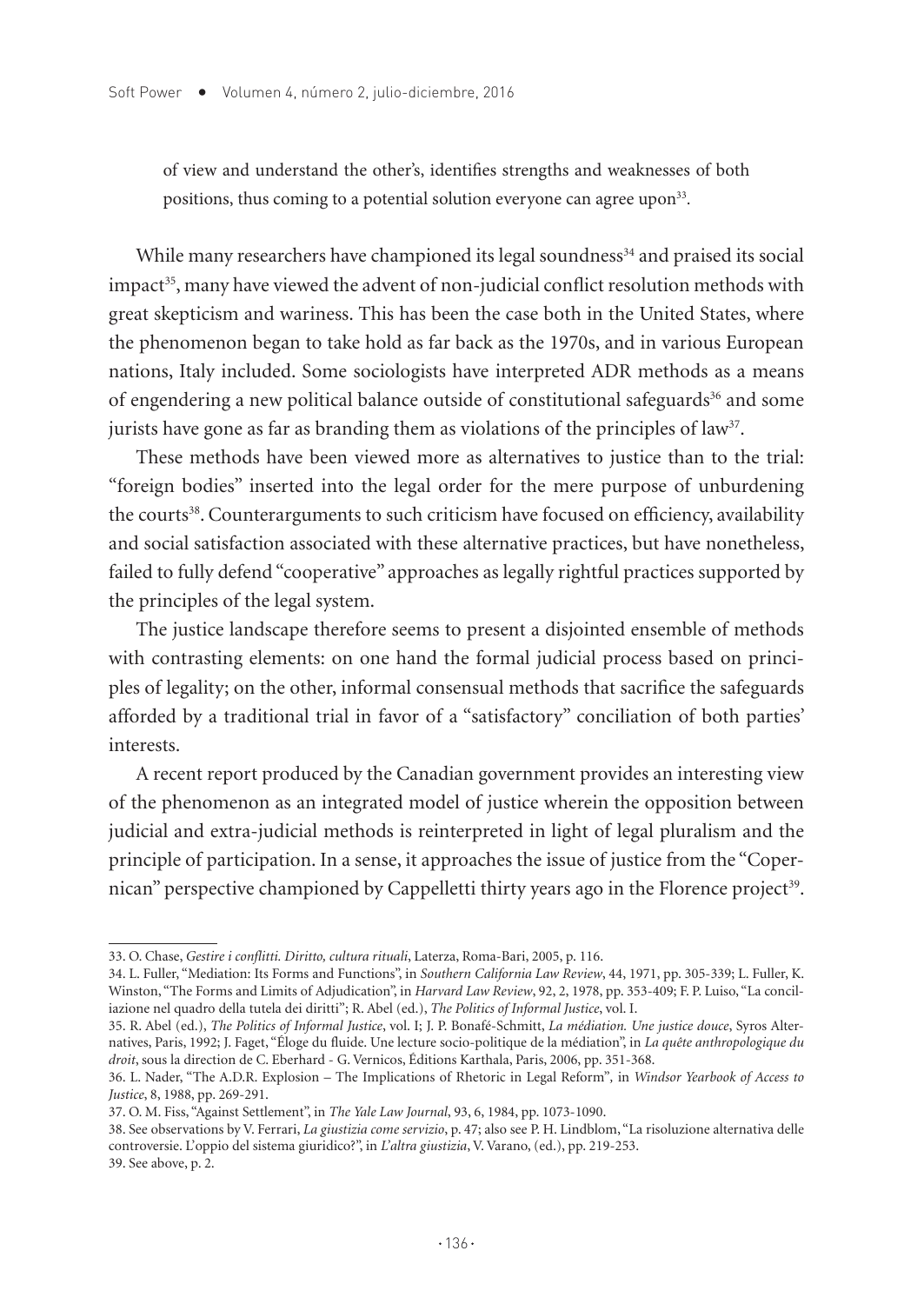# "Transforming Relationships through Participatory Justice": a Canadian Proposal

Beginning in the 1990s, the Canadian government sponsored a series of initiatives centered around the issue of access to justice aimed at redefining the problem and developing participative justice policies. Some particularly noteworthy reports were prepared in response to federal and provincial interest; they outlined the evolution of the access to justice movement over the course of three decades and highlighted both the inevitable need for change within the legal system and the dynamic nature of Canadian society and its institutions<sup>40</sup>.

It is therefore not happenstance that a report on participative justice published in 2003 no longer made reference to "access to justice" but rather focused on the idea of participation; in this conceptualization, justice no longer requires someone to open or shut doors to its availability but rather calls for citizens to participate in its "construction". *Transforming Relationships through Participatory Justice* was published by the Law Commission of Canada in 2003 in response to a 2000 request by the Government, which tasked it with researching the justice system in the Federation and assessing the degree of popular satisfaction with regard to its conflict resolution functions<sup>41</sup>. The Commission's Report expressed a view of the law as an emancipatory practice open to the initiatives brought forth by citizens and communities and it redefined the physical "places" of justice as no longer limited to the courtroom and State institutions but rather as inclusive of social and community-based contexts. In addition to framing the issues at hand within the complex needs of a multicultural society like modern-day Canada, the report highlights a series of both judicial and extra-judicial tools aimed at protecting the rights and developing a socially responsible network. The traditional trial is no longer on the main stage and is pushed aside by the need for a plurality of consensual dispute resolution methods based upon voluntary participation, informal practices and confidentiality understood within a framework of legal safeguards.

The central idea the Commission starts from is the concept of conflict in all its expressions in interpersonal relationships, be it within the family, workplace, neighborhood, community or other context requiring negotiation<sup>42</sup>. On one hand, conflict is

<sup>40.</sup> R. A. Macdonald (ed.)*, Jalons pour une plus grande accessibilité à la justice: rapport du Groupe de travail sur l'accessibilité à la justice*, Ministère de la Justice, Québec, 1991.

<sup>41.</sup> Law Commission of Canada, *Transforming Relationships Through Participatory Justice*, Ottawa (Ontario), 2003, *Participatory Justice*, Ottawa (Ontario), 2003, available from http://publications.gc.ca/site/archivee-archived.html?url=http:// publications.gc.ca/collections/Collection/JL2-22-2003F.pdf (viewed on June 25<sup>th</sup>, 2016). 42. Ibid., pp. 1-3.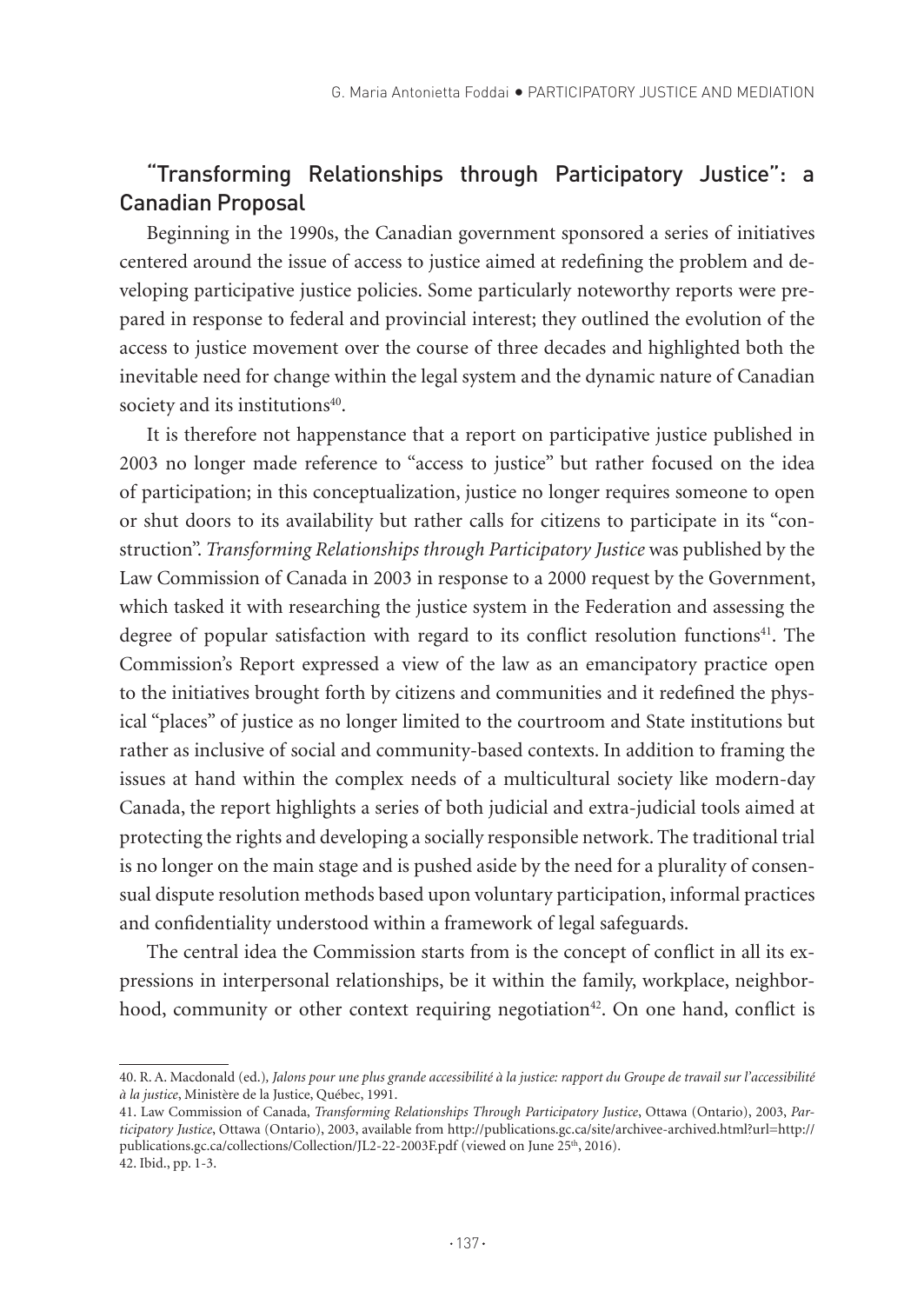viewed with concern because of its potential to do damage to property, people and relationships; on the other hand, it is a natural feature of any living system which can foster growth and help groups adapt to systemic changes within familial, social or political contexts $43$ . It is its degeneration into unhealthy behavior that can lead to destructive and sometimes irreversible consequences. Using the concept of conflict rather than dispute as a springboard for analysis allows one to view the issues from the perspective of the people who experience it first-hand rather than from a strictly procedural or institutional standpoint. The report deems the traditional justice system inadequate in responding to the people's expectations and needs, and it points out that: "Conflicts are framed in legal language, rather than in terms of how individual experience them"44. The legal translation of "conflict" into "dispute" mutilates the former by ignoring all those social aspects that are not taken into consideration in a courtroom but are nonetheless part of the social expectations of justice<sup>45</sup>.

The Commission also revisits the distinction between penal and civil law and its respective procedural rules in light of the concept of social manifestation of conflict. In fact, the report argues that current reflections on justice are limited by the consolidated distinction between civil and penal conflict<sup>46</sup>. The report associates these arenas with two forms of justice: reparative justice and consensus-based justice47. The former "refers to the resolution of a crime or conflict characterized by focus on the harm done to the victims, encourages perpetrators to take responsibility for their actions, and calls for community participation"; the second involves a range of cooperative conflict resolution methods whose chief feature is allowing the involved parties to have control over how the dispute is resolved<sup>48</sup>.

Reparative and consensus-based justice share common values: participation in the conflict management process; respect towards all parties; equal treatment in the case of consensus-based justice and strengthening of a community's autonomy in reparative justice; commitment to agreed-upon solutions; flexibility and adaptability of the process.

The Commission's intent is quite clear:

47. Law Commission of Canada, *Transforming Relationships through Participatory Justice*, p. 5; 130. 48. Ibid., p. 3.

<sup>43.</sup> Cfr. E. Arielli, G. Scotto, *Conflitti e mediazione: introduzione a una teoria generale,* Bruno Mondadori, Milano, 2003; S. Castelli, *La mediazione. Teorie e tecniche*, Raffaello Cortina, Milano, 1996, p. 22.

<sup>44.</sup> Law Commission of Canada, *Transforming Relationships through Participatory Justice*, p. 1.

<sup>45.</sup> V. Ferrari, *Funzioni del diritto*, Laterza, Roma-Bari 1997, p. 153; W. L. F. Felstiner., R. L. Abel, A. Sarat, "The Emergence and Transformation of Disputes: Naming, Blaming, Claiming…", in *Law and Society Review*, (15), 3-4, 1980/1981, pp. 631-654.

<sup>46.</sup> L. Lalonde, "Le modes de PRD: vers une nouvelle conception de la justice?", in *Revue de prévention et de règlement des différends*, (1), 2, 2003, pp. 17-43, (p. 35).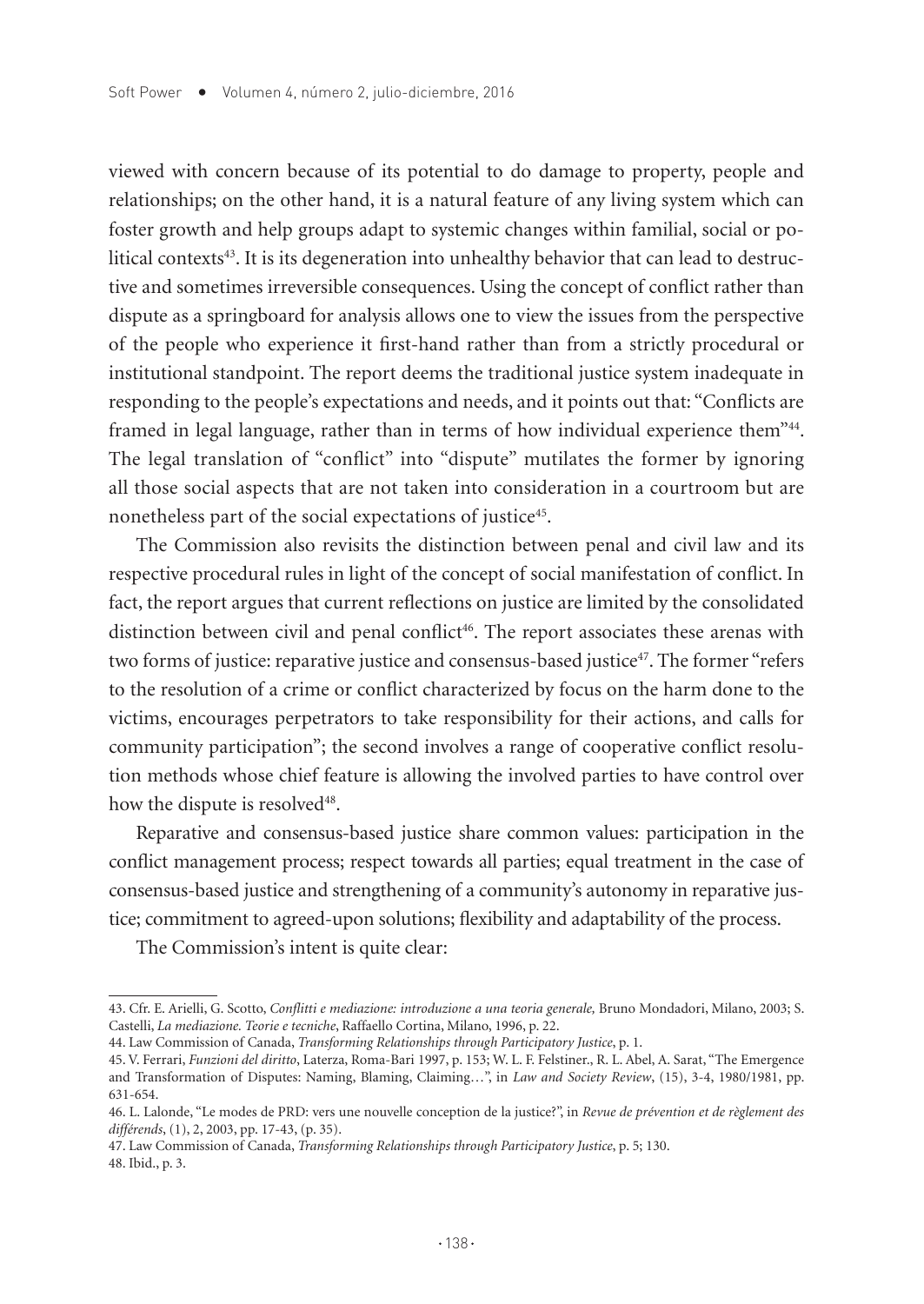Both restorative justice and consensus-based justice attempt to capitalize on the transformative potential of conflict, to use conflict as a springboard for moving toward a more just society. Participation is the key to the transformation process. Parties in conflict ought to be actively involved in finding resolutions to it. In this report, therefore, we refer generically to restorative justice and consensus-base justice as participatory processes<sup>49</sup>.

This attempt at integrating the two forms of justice by encompassing them in a cohesive framework of values seems quite original compared to the strictly separate and distinct view of them held by Italian theorists. Beginning in the 1990s, in Italy there was also a surge of research and projects centred around reparative and consensus-based justice. Universities, the Ministry of Justice and numerous private associations developed penal mediation programs<sup>50</sup>. Over the last two decades, the field of civil mediation has also grown remarkably, especially in terms of research and pilot programs mostly carried forth by Chambers of Commerce, which have played a major role in promoting and popularizing extra-judicial conciliatory activities<sup>51</sup>.

However, to date, there has been no cohesive reflection that views the reparative and negotiation-based models through the same lens in terms of issues and inspiring principles. In this sense, these two spheres have never 'spoken' to one another; in Italy, but have rather continued to live in the shadow of the *status quo* dictated by traditional penal and civil justice.

## **Mediation in the Italian Legal System**

Although Cappelletti paved the way to research on access to justice and participatory methods, Italy was one of the last countries in Europe to regulate mediation<sup>52</sup>.

<sup>49.</sup> Ibid., p. 5

<sup>50.</sup> See. L. Eusebi, *La funzione della pena: il commiato da Kant e da Hegel*, Giuffré, Milano, 1989; M. Bouchard, "La mediazione: una terza via per la giustizia penale?", in *Questione giustizia*, 3-4, 1992, pp. 757 ss.; F. Scaparro (ed.) *Il coraggio di mediare*, Guerini e associati, Milano, 2001; C. Mazzucato, "Mediazione e giustizia riparativa in ambito penale", in G. Cosi, M. A. Foddai (eds.) *Lo spazio della mediazione*, Giuffré, Milano 2003; G. Mannozzi, *La giustizia senza spada*, Giuffré, Milano 2003. 51. See F. Cuomo Ulloa, *La nuova mediazione*, Zanichelli, Bologna, 2013; L. Cominelli, "La risoluzione delle dispute", FrancoAngeli, Milano, 2012; F. Danovi, F. Ferraris, *La cultura della mediazione e la mediazione come cultura*, Giuffré, Milano, 2013.

<sup>52.</sup> Starting in the 1990s, the European Union has undertaken initiatives and policies aimed at finding new tools for conflict resolution. In the 2002 *Green Book* on alternative conflict resolution tools referenced above, the EU outlines how member states have adopted alternatives to judicial approaches as a political priority aimed at improving access to justice for European citizens and favoring the development of social and commercial relationships across the Union. Directive 2008/52 of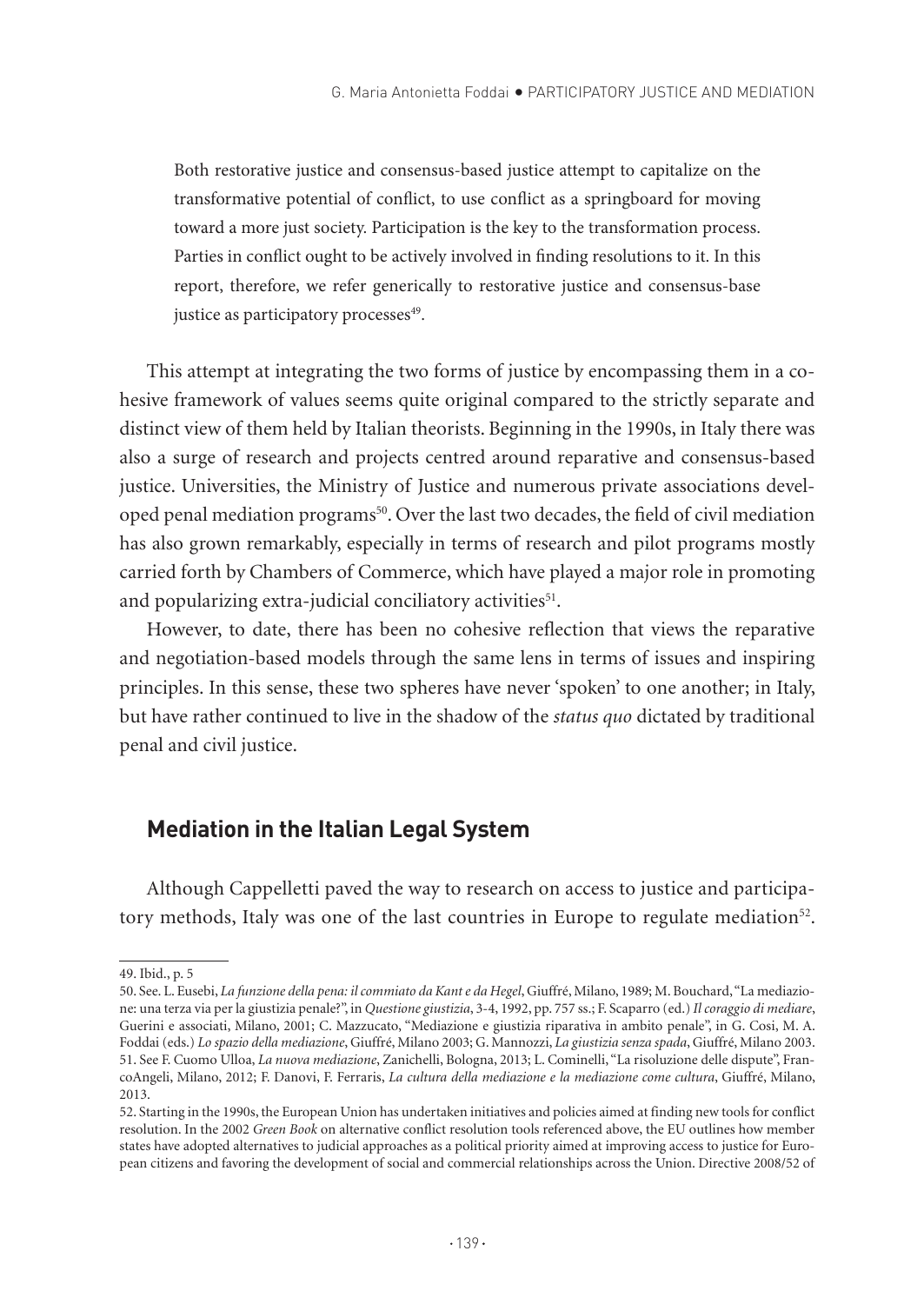With the implementation of Law 69/2009, Italian legislators began a process of reform of civil justice in an effort to address the "perennial" crisis of the Italian system and the people's complaints about an institution they perceived as slow, costly, unfair and unable to meet social expectations<sup>53</sup>. On one hand, the aims of this reform involved "internal" simplification through the streamlining and reducing of the duration of proceedings (sec. 54), and on the other, "external simplification" by moving a considerable number of disputes towards mediation-based resolutions (sec.  $60$ )<sup>54</sup>. Its guidelines reflect a policy aimed at conserving the traditional judicial model of dispute-resolution whilst simplifying and improving it via the introduction of some corrective measures. Indeed, legislators explicitly tasked mediation with relieving some of the burden from the Courts<sup>55</sup>. It was not until 2010 that mediation officially appeared in the Italian legal system. This was also a response to Directive 2008/52/ EU, which obliged Member States to adopt mediation in cross-border disputes and encouraged them to also utilize it in internal disputes.

Legislative Decree 28/2010, modified in 2013, applies to disputes in civil and commercial matters and foresees four types of mediation: the first is optional and freely chosen by the parties; the second derives from a contractual clause that obliges parties to turn to mediation to settle disputes in contract implementation; the third is delegated by a judge who can request that the parties have recourse to a mediation center; the last is compulsory, and requires parties to turn to mediation before any lawsuit is filed regarding certain matters (e.g. medical liability, inheritance)<sup>56</sup>.

Mandatory mediation has been subject to harsh criticism both from the legal community and from mediators themselves $57$ . In particular, while mediators have condemned the violation of the principle of voluntariness that is the keystone of mediation, lawyers have denounced the violation of one's constitutional right to legal action arising from this additional, compulsory phase that, in their opinion, increases

May 21st, "on certain aspects of mediation in commercial and civil spheres", is the result of a process set in motion with the *Green Book.* With this measure, the Union required member states to regulate transnational disputes through mediation and encouraged them to utilize mediation for internal disputes as well.

<sup>53.</sup> V. Ferrari, "La giustizia come servizio. Centralità della giurisdizione e forme alternative di tutela", in *Studi di diritto processuale in onore di Giuseppe Tarzia*, vol. I, Giuffrè, Milano, 2005, p. 47.

<sup>54.</sup> F. Cuomo Ulloa, *La mediazione nel processo civile riformato*, Zanichelli, Bologna, 2011.

<sup>55.</sup> See. G. Scarselli, "Sugli errori degli ultimi venti anni nel porre rimedio alla crisi della giustizia civile", in *Il foro italiano* I, 2010, pp. 50-54.

<sup>56.</sup> Art. 5, I co., d. lgs. 28/2010. See R. Caponi, "La giustizia civile alla prova della mediazione (a proposito del d. leg. 4 marzo 2010 n. 28", in *Il foro italiano*, II, 2010, vol. CXXXV, pp. 89-95; F. Cuomo Ulloa, *La nuova mediazione*, pp. 113 ss.

<sup>57.</sup> V. Ferrari called this reform "baffling" and stated it was characterized by "coarseness and improvisation", "L'amministrazione della giustizia", p. 181; F. Sitzia, "Alcune riflessioni problematiche sul d. lgs 4 marzo 2010 n. 28 e ordini professionali", in *Quaderni di conciliazione*, 1, 2010, pp. 111-127.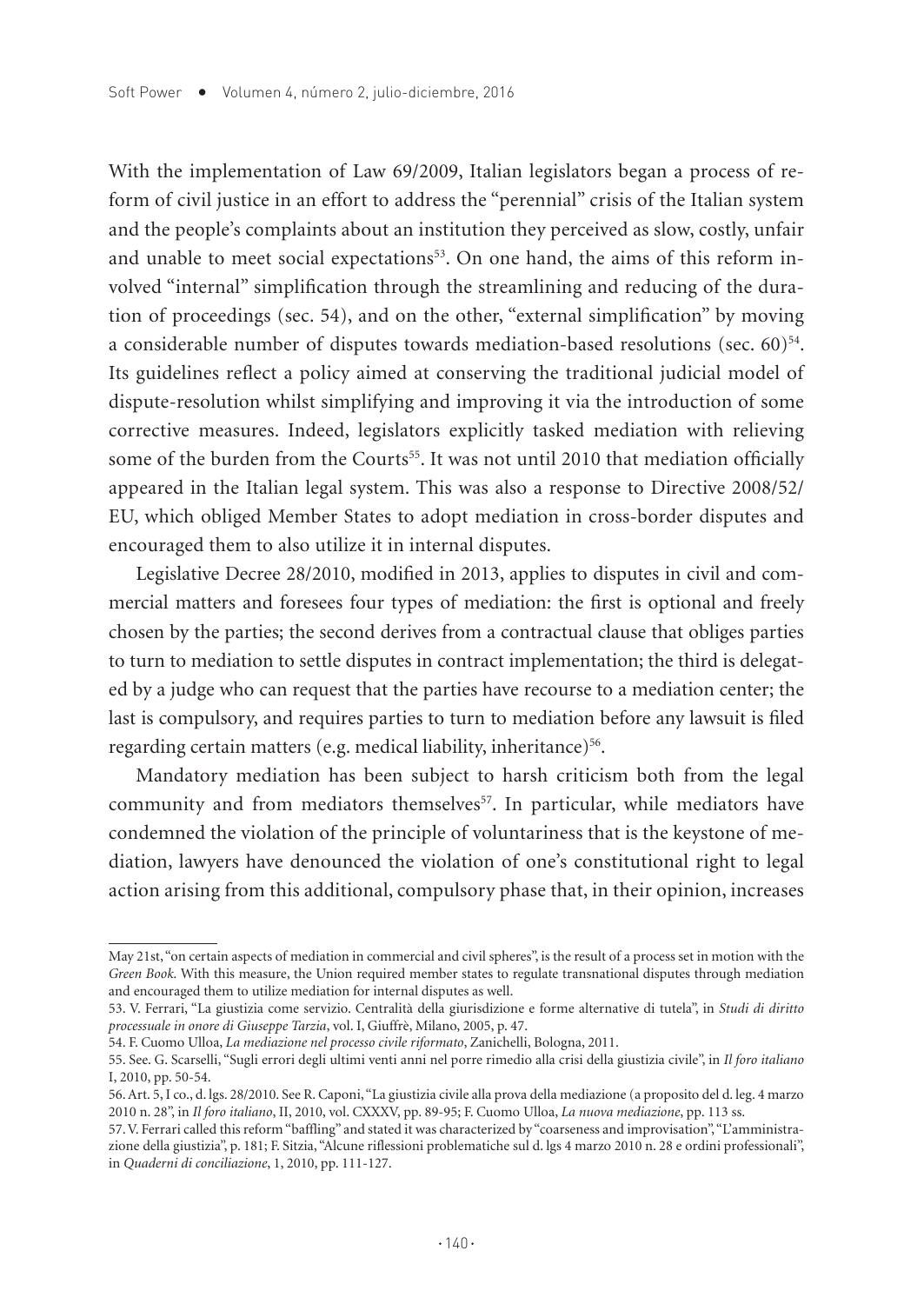expenses and makes access to justice more difficult<sup>58</sup>. Such critical attitudes, coupled with poor knowledge of the practice, have translated into scarce confidence in the institution of mediation. This is evidenced by data published by the Department of Justice in 201159 that highlights mediation's highly problematic start in Italy. According to Taruffo:

The message legislators send to the citizen sounds something like this: since I am incapable of actually guaranteeing your rights will be safeguarded before a judge, I suggest (or demand) that you turn to mediation where perhaps you will be able to obtain something. This something will probably be less than what you might obtain from a judge, but it will still be better than nothing!<sup>60</sup>

Most lawyers and scholars therefore welcomed the Constitutional Court's December 6th, 2012 decision n. 272, which declared unconstitutional the first paragraph of art. 5 of decree nr. 28/2010, which regulated mandatory mediation as a condition of admissibility of claims in broad ranges of situations<sup>61</sup>.

Legislators turned their attention to mediation again with Law n. 98 of August 9th,  $2014<sup>62</sup>$  and reintroduced a new mandatory form. On one hand, this law again made mandatory mediation a condition of admissibility for filing lawsuits; on the other, it transformed judge-ordered mediation by granting him/her the power to directly require the disputing parties to attempt mediation-based resolutions and suspend legal recourse, until they comply<sup>63</sup>.

Although other types of mediation were not affected by this decision and maintained their validity, over the months between the sentence of the Constitutional Court

<sup>58.</sup> See. F. Delfini, "La mediazione per la conciliazione delle controversie civili e commerciali ed il ruolo dell'Avvocatura", in *Rivista di Diritto Privato*, 15/1, 2010, pp. 131-141; L. Dittrich, "Il procedimento di mediazione nel d. lgs. N. 28 del 4 marzo 2010"*,* in *Rivista di diritto processuale*, 3, 2010, pp. 575-594; Monteleone, "La mediazione 'forzata'", in *Il giusto processo civile*, 2010, pp. 24; G. Scarselli, "La nuova mediazione e conciliazione: le cose che non vanno", in *Il foro italiano*, 5, 2010, 5, pp. 146-151.

<sup>59.</sup> Ministero della Giustizia, *Relazione sulla performance 2011*, available from http://www.giustizia.it/giustizia/it/contentview.wp?previsiousPage=mg\_14\_7&contentId=ART779048. See observations by G. Floridia, "La giustizia come servizio pubblico essenziale", in *Rivista Critica Diritto Privato*, 15, 2010, pp. 136-140.

<sup>60.</sup> M. Taruffo, "Considerazioni sparse su mediazione e diritti*"*, in *Ars interpretandi*, 9, 2004, pp. 97-112 (p. 108).

<sup>61.</sup> In Constitutional Court's opinion, neither art. 5, 3d comma, let. A of the law or the 2008/52 European directive provide evidence in favor of mandatory mediation, available from http://www.cortecostituzionale.it/actionPronuncia.do (viewed on June 27<sup>th</sup>, 2016).

See C. Besso, "La Corte Costituzionale e la mediazione", in *Giurisprudenza italiana*, 2013, pp. 605-609; I. Pagni, "Gli spazi e il ruolo della mediazione dopo la sentenza della Corte costituzionale 6 dicembre 2012, n. 272", in *Corr. Giur*., 2013, pp. 262-268.

<sup>62.</sup> D. lgs. 28/2010, art. 5, 2°comma.

<sup>63.</sup> Ibid.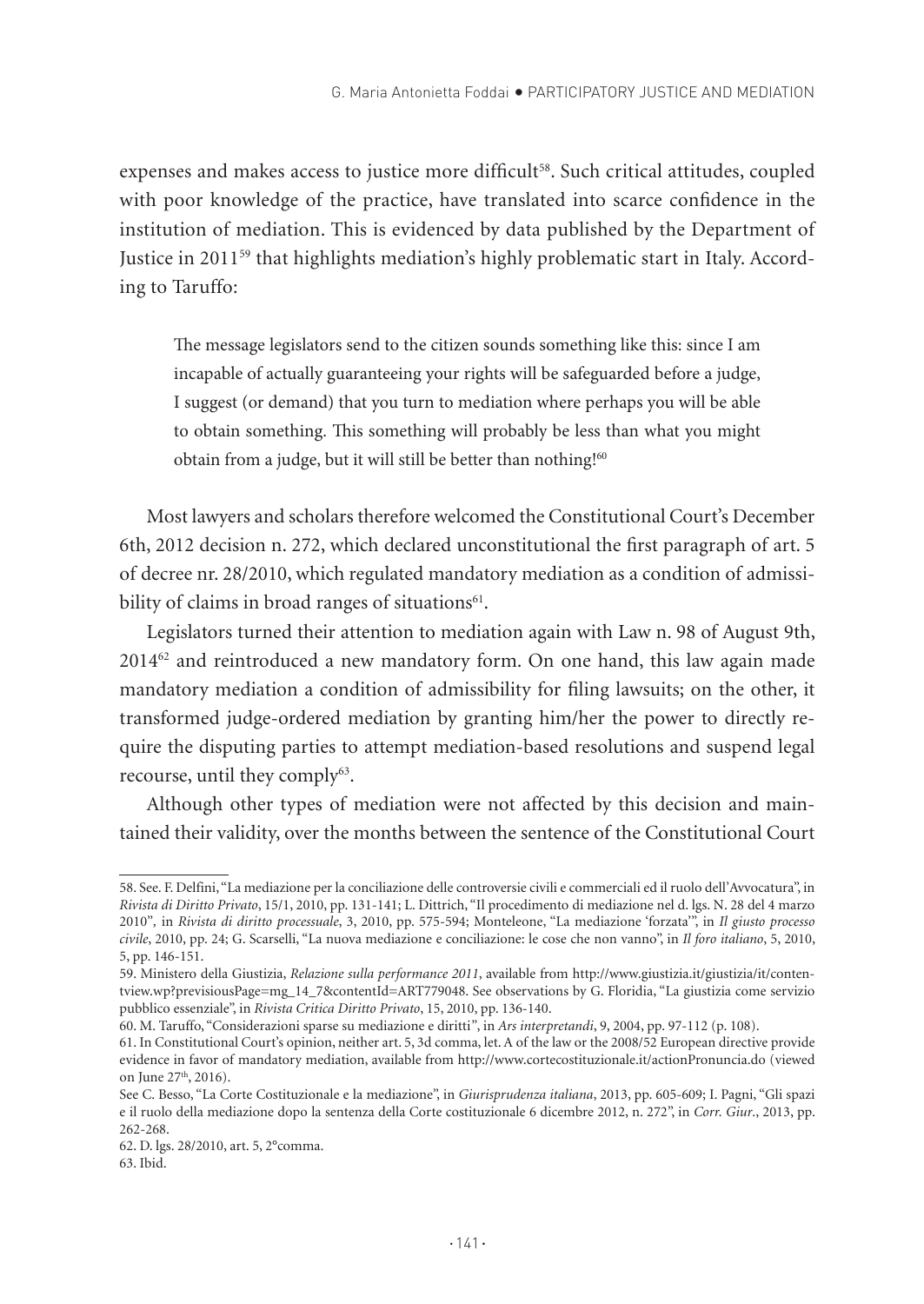and the passing of the law, a drastic decline in mediation was observed and many mediation centers shut down.

The most important amendments have to do with compulsory mediation in the form of a mandatory informational meeting with the disputing parties and their attorneys in which the mediator outlines "the purpose and the process of mediation" and asks the parties if they are willing to undertake it. In addition to restoring the mandatory step of attempting mediation, albeit in a softer form, the law introduces some new elements: the requirement of legal assistance to the parties (attorneys must be present at all mediation meetings); a four-year term making comma 1-bis of art. 5 provisional until re-evaluation of its efficacy; finally, the Ministry of Justice's monitoring of out- $\text{comes}^{64}$ 

The forcible presence of attorneys in the mediation process in some way underscores the legislators' weakness. First, it resulted from them giving in to the pressure exerted by lawyers' associations who oppose the liberalization of the professional mediation market. Second, it expresses the implicit belief that the disputing partners cannot be trusted to handle conflict management entirely on their own and their negotiating power ought to be 'safeguarded' by attorneys.

#### Incongruences in the Italian model of Justice

Mediation in Italy seems to be headed towards increased formalization, which moves away from granting disputing parties autonomy in managing conflict, ignores the crucial issue of the mediator's professional competence, and relegates it to a subordinate position compared to the traditional trial and its inefficiencies.

In Italy, lawmakers have seen mediation as a means of lifting some of the burden from the civil justice system, but have failed to recognize its underlying principles and significance. An analysis of the newly introduced sphere of mediation has indeed highlighted the points of incongruence between the punitive, formal and bureaucratized characteristics of the traditional judicial process and a conflict-management model based on the autonomy of all parties, voluntariness and confidentiality<sup>65</sup>.

<sup>64.</sup> F. Ferraris, "La novellata mediazione nelle controversie civili e commerciali: luci e ombre di un procedimento 'revitalizzato'", in *I contratti*, 10, 2013, pp. 951-964 (p. 956).

<sup>65.</sup> G. Armone, P. Porreca, "La mediazione tra processo e conflitto", in *Il foro Italiano*, (CXXXV), II, 2010, pp. 95-100; also see E. Fabiani, M. Leo, "Prime riflessioni sulla 'mediazione finalizzata alla conciliazione delle controversie civili e commerciali' di cui al d.lgs 28/2010" in *Judicium,* www.judicium.it; G. Scarselli, "La nuova mediazione e conciliazione: le cose che non vanno", in *Il foro italiano,* V, 2010, pp. 146-151; G. Canale, "Luci ed ombre ad una prima lettura dello schema di decreto legislativo di attuazione della delega in materia di mediazione" in F. Auletta F., G. Califano, G. Della Pietra, N. Rascio (eds.*), Sull'arbitrato. Studi offerti a Giovanni Verde*, Jovene, Napoli, 2010, pp. 109-121; T. V. Russo, "Alcuni aspetti controversi nella disciplina della mediazione per la conciliazione delle controversie civili" in *Mediares*, 2010, 15/16, pp. 281-291.